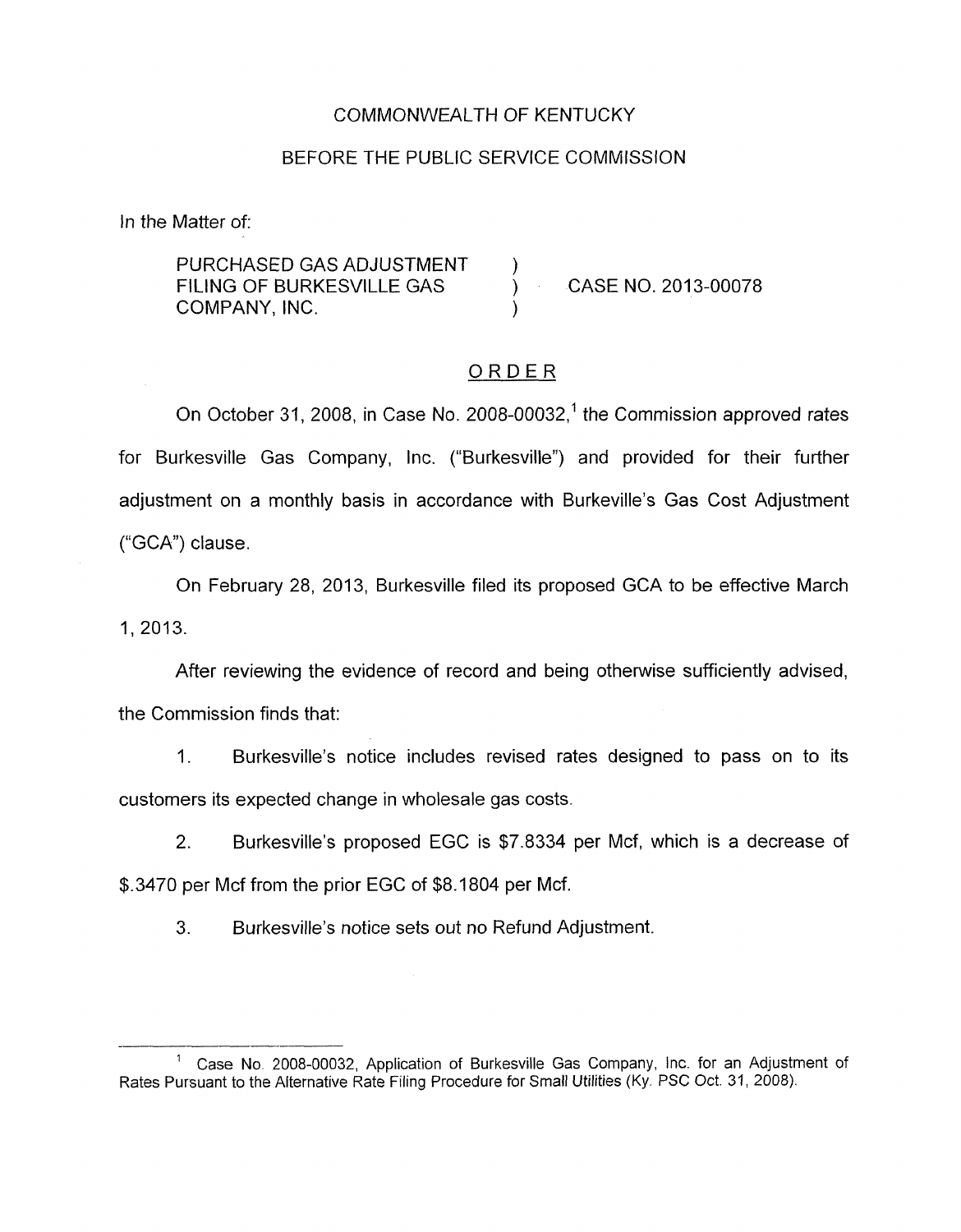4. Burkesville's notice sets out a current Actual Adjustment ("AA") of (\$.0412) per Mcf. Burkesville's total AA of (\$1.0389) per Mcf represents a decrease of \$.0412 per Mcf from the previous total AA of (\$.9977) per Mcf.

5. Burkesville's GCA is \$6.7945 per Mcf, which is a decrease of \$.3882 per Mcf from the previous GCA of \$7.1827 per Mcf.

6. The rates in the Appendix to this Order are fair, just, and reasonable, and should be approved for billing for service rendered by Burkesville on and after April 1,  $2013.$ 

IT IS THEREFORE ORDERED that:

1. The rates in the Appendix, attached hereto and incorporated herein, are approved for billing for service rendered on and after April 1, 2013.

2. Within 20 days of the date of this Order, Burkesville shall file with this Commission, using the Commission's electronic Tariff Filing System, revised tariff sheets setting out the rates approved herein and reflecting that they were approved pursuant to this Order.

By the Commission

 $\overline{\mathbb{A}}$ **ENTERED MAR 2 6 2013 KENTUCKY PUBLIC** 

**ATT** Executive Director

Case No. 2013-00078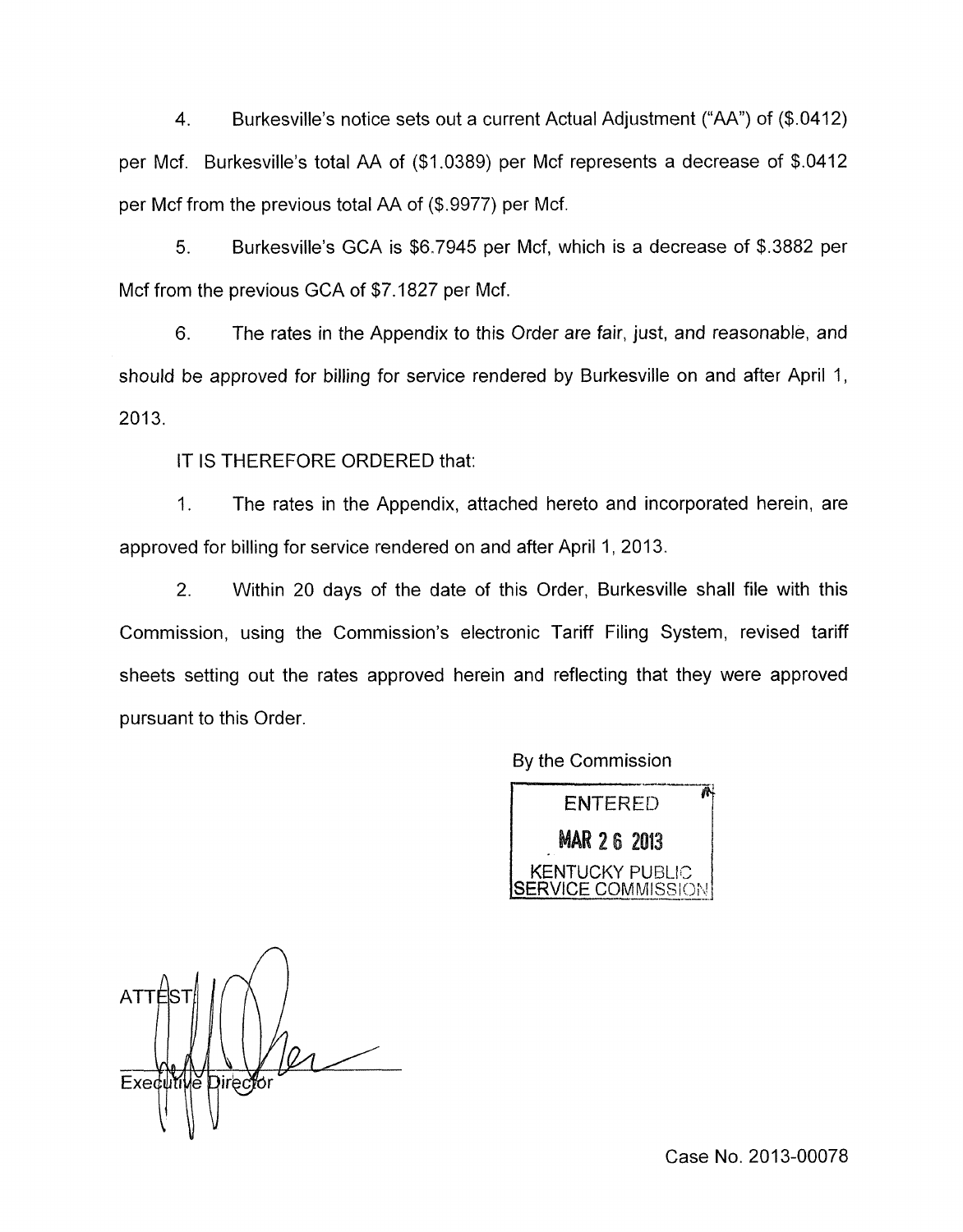#### APPENDIX

# APPENDIX TO AN ORDER OF THE KENTUCKY PUBLIC SERVICE COMMISSION IN CASE NO. 2013-00078 DATED MAR 2 6 2013

The following rates and charges are prescribed for the customers served by Burkesville Gas Company, Inc. All other rates and charges not specifically mentioned herein shall remain the same as those in effect under authority of the Commission prior to the effective date of this Order.

RATES:

Customer Charge \$7.50

|             | <b>Base Rate</b> | Gas Cost<br>Recovery<br>Rate | Total     |
|-------------|------------------|------------------------------|-----------|
| Residential | \$7.54           | \$6.7945                     | \$14.3345 |
| Industrial  | \$7.19           | \$6.7945                     | \$13.9845 |